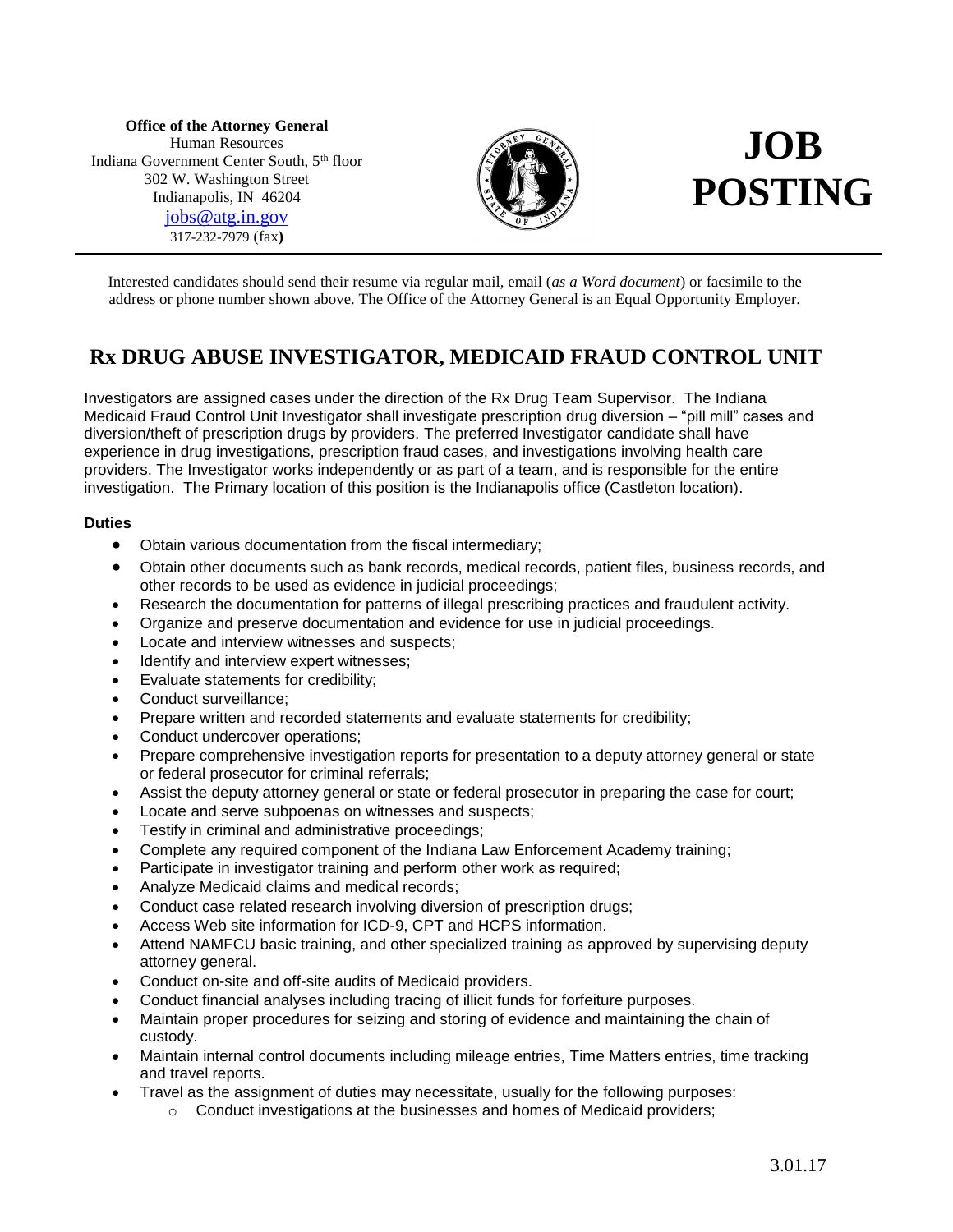- o Conduct investigations at the homes of Medicaid recipients;
- $\circ$  Traveling to the aforementioned locations will sometimes require the operation of a vehicle in inclement weather and may involve mild off-road conditions;
- $\circ$  Travel to state offices, jails, prisons, police departments, sheriff's departments, courthouses, and offices of contracting healthcare providers to obtain documents, statements, and other evidence necessary to supplement investigations;
- $\circ$  Travel to surveillance locations and conduct surveillance from a vehicle for extended periods of time in all types of weather, and at all times, day or night;
- o Travel to assist in serving search warrants and seizing evidence at times beyond normal duty hours;
- o Transport to sites of investigations supplies and tools, storage boxes and document scanners, as may be required;
- o Travel directly from home to the office of a healthcare provider under investigation;
- $\circ$  Travel to a Medicaid Fraud Control Unit office other than the assigned duty station, or to other locations as required by an investigation;
- o Travel from home to all potential interview locations;
- $\circ$  Travel from home to prosecutors' offices or state and federal courts to provide testimony at hearings and trials;
- o Travel from home to various locations in emergency situations.

## **To perform the job successfully the individual should demonstrate the following competencies:**

- *Medical* Some knowledge about prescription drug abuse.
- *Analytical*  Synthesizes complex or diverse information.
- Collects and researches data.
- *Problem Solving*  Gathers and analyzes information skillfully.
- *Technical Skills*  Pursues training and development opportunities and strives to continuously build knowledge and skills.
- *Interpersonal*  Maintains confidentiality.
- *Oral Communication*  Speaks clearly and persuasively in positive or negative situations.
- Listens and gets clarifications.
- Responds well to questions.
- *Written communication*  Writes clearly and informatively.
- Able to read and interpret written information.
- *Quality Management*  Looks for ways to improve and promote quality.
- Demonstrates accuracy and thoroughness.
- Proven case management skills.
- Applies feedback to improve performance.
- Monitors own work to ensure quality.
- Must be organized and highly motivated.
- *Ethics*  Treats people with respect and follows through on commitments.
- Inspires the trust of others and works ethically and with integrity.
- Upholds organizational values.
- *Dependability*  Follows instructions.
- Responds to management direction.
- Takes responsibility for own actions.
- Commits to long hours of work when necessary to reach goals.
- Completes tasks on time or notifies appropriate person with an alternate plan.
- *Professionalism*  Approaches others in a tactful manner.
- Reacts well under pressure and treats others with consideration regardless of their status or position.
- Organization skills
- Prioritizing assignments and time management skills
- Integrity
- Confidentiality